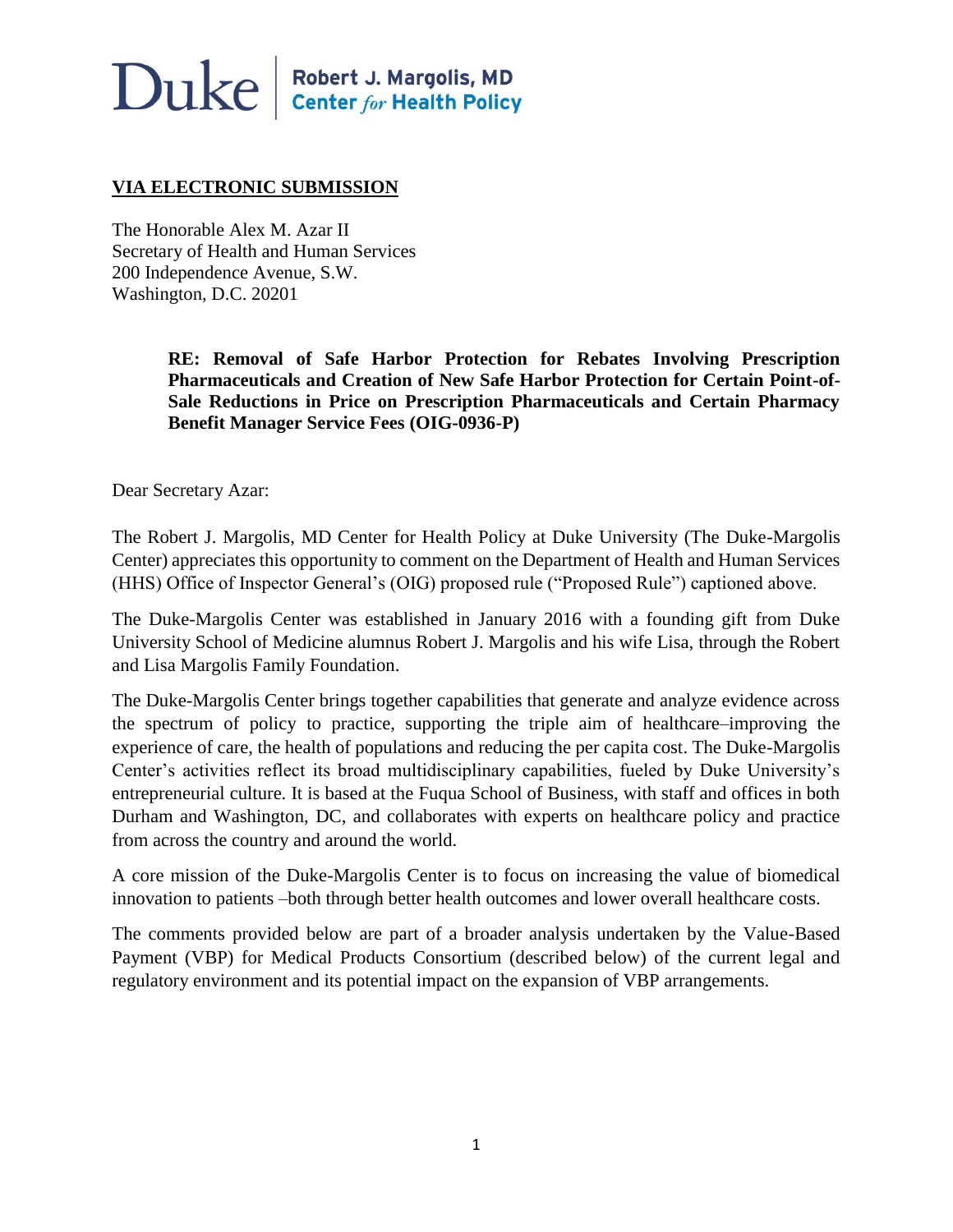# $\bf Duke \parallel^{\text{Robert J. Margolis, MD}}_{\text{Center for Health Policy}}$

In this document, we discuss:

- 1. The growing importance of VBP arrangements for medical products.
- 2. The existing uncertainty under the Anti-kickback Statute (AKS) for VBP arrangements, the need for clarity on how VBPs will be protected under the Proposed Rule, and the need for a new VBP-specific safe harbor to protect these arrangements, particularly if the Proposed Rule is finalized.
- 3. Examples of VBP arrangements that may implicate the AKS under the Proposed Rule but should be protected.
- 4. Recommendations for providing more clarity for VBP arrangements and designing a VBP safe harbor to benefit patients.

#### **1. The Importance of Value-Based Payment Arrangements for Medical Products**

Biopharmaceutical and medical device innovation is broadly viewed a defining feature of the United States healthcare system. Rapid innovation in these industries promises to produce transformative therapies that will change the lives of patients with diseases previously considered intractable or in need of costly management.

Advances in innovation, however, are also reflected in the costs associated with medical products, which continue to rise. As a result, stakeholders are calling for new reimbursement models for biopharmaceutical and medical device products (together referred to as "medical products") that help better align payments for these medical products with the value that they actually generate for patients.

In contrast to a fee-for-service (FFS) payment basis, in which total payments are generally tied to the volume and intensity of services, VBP arrangements for medical products are intended to align pricing and/or payments more closely to value in a population (e.g., outcomes relative to costs).

Implementation of VBP arrangements for medical products might be meaningfully viewed on a spectrum, beginning with payments that remain FFS-based but that are adjusted based on expected value, as determined by existing evidence (e.g., indication-based pricing). More advanced models exist along the spectrum and include outcomes-based contracts (OBCs) that link payments to a product's actual performance or value in a patient or a population.

These VBP arrangements encourage greater coordination to improve outcomes and lower overall costs for the patient population treated, including but not limited to enabling the development of more robust evidence on how treatments work and how they can be improved in real-world settings.

VBP arrangements for medical products are still relatively early in implementation, however. Their slow development and adoption in the U.S. is attributable to numerous factors, including: the lack of consensus on what constitutes "value," agreement on best measures, availability and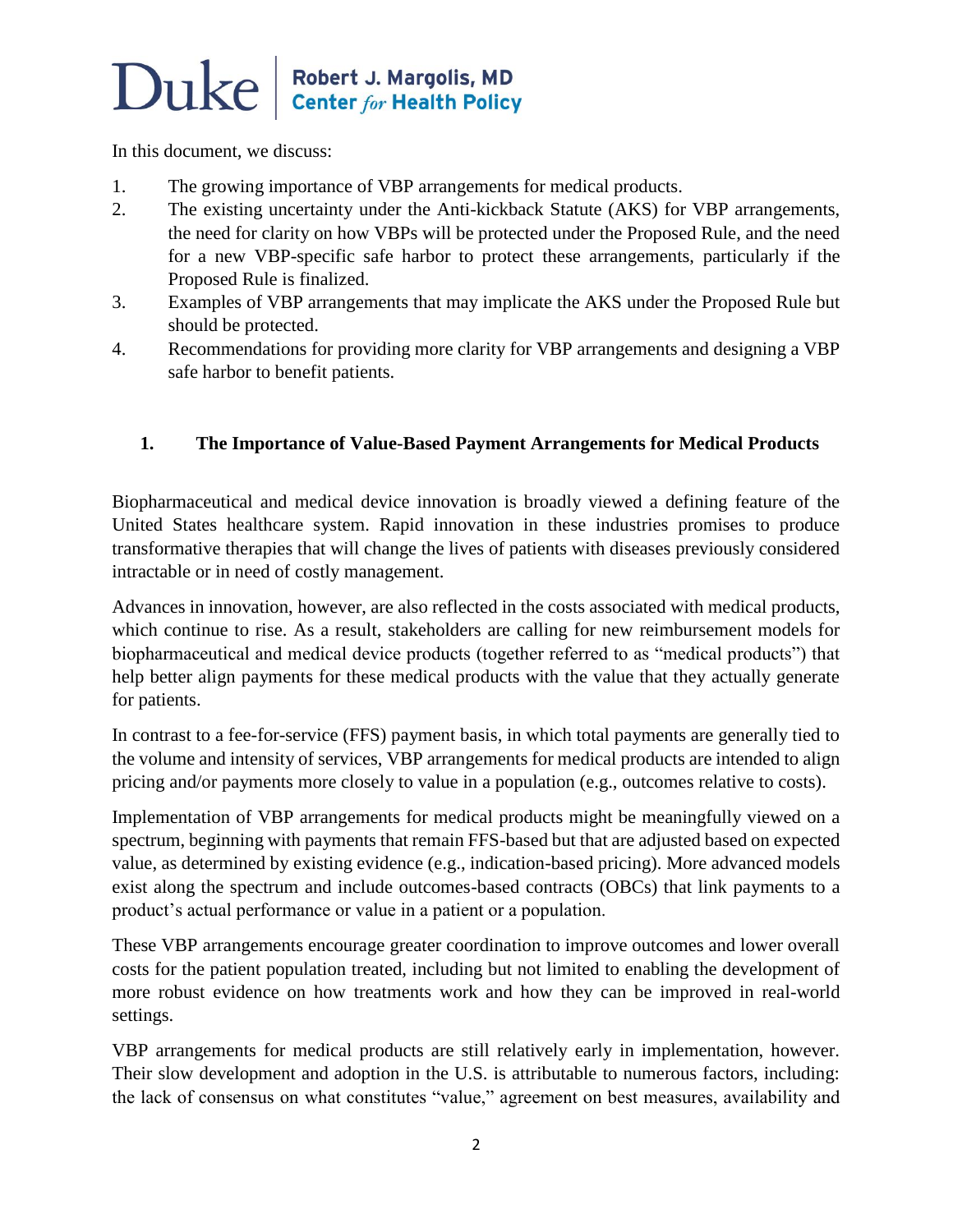# $\bf Duke \parallel^{Robert \, J. \, Margolis, \, MD}_{\, Center \, for \, Health \, Policy}$

sharing of data, and other operational challenges. Regulatory and legislative policies can also have a significant impact on the shift from volume-based to evidence/outcomes-based payments.

In April 2017, The Duke-Margolis Center formed a first-of-its-kind consortium to address key practical issues in advancing VBP arrangements for pharmaceuticals, including gene therapies and gene editing technologies, and medical devices.

The Consortium Advisory Group—composed of patient advocates, payers, manufacturers, and providers, as well as experts on regulatory affairs, law, and policy—works to develop approaches to payment reform that support better outcomes for patients and better value across the system. The Consortium is providing practical solutions to legal and regulatory barriers, data and operational challenges, and financing for high-cost therapies.

### **2. Anti-Kickback Statute Uncertainty for Value-Based Payment Arrangements**

### **I. Background**

Compliance with the Anti-Kickback Statute (AKS) is an area of substantial concern for VBP arrangements. Because sharing valuable resources across organizations has understandably been perceived to increase the risk of fraud and abuse in volume-based, fee-for-service payment systems, the AKS and its safe harbors have generally viewed arrangements that involve care coordination and integration with skepticism due to the potential for increased volume billing. However, those concerns diminish for payments that are based on improving outcomes and lowering costs, which require healthcare organizations to work together in new ways to succeed in improving value rather than volume. As a result, the AKS and its existing safe harbors pose challenges for the implementation of VBP arrangements since their potential for increased value often depends on some degree of coordination and other types of resource sharing between the contracting parties.

Removing regulatory obstacles that hinder the shift to value-based payment has been a major concern for this Administration, as reflected in the RFIs issued by the OIG and the Center for Medicare & Medicaid Services (CMS) in 2018 concerning changes to the AKS and Stark Law, respectively, to better enable stakeholder participation in value-based models on the care delivery side. The Administration has further stated that this issue remains a key priority for 2019 and has acknowledged that the Stark Law, AKS, and other healthcare fraud and abuse regulations may prevent value-based care participation.

Under the existing AKS discount safe harbor, stakeholders have some flexibility to engage in VBP arrangements by allowing payers and manufacturers to link payment, in the form of rebates, to measures relating to a drug's impact on outcomes, utilization, and spending for affected populations of patients. However, this safe harbor also includes several elements, such as a requirement that, in some circumstances, the benefit from the discount must be realized within a maximum two years, which may hinder VBP arrangements. This highlights why a VBP safe harbor is needed for manufacturer-payer/provider arrangements even if the amendments contained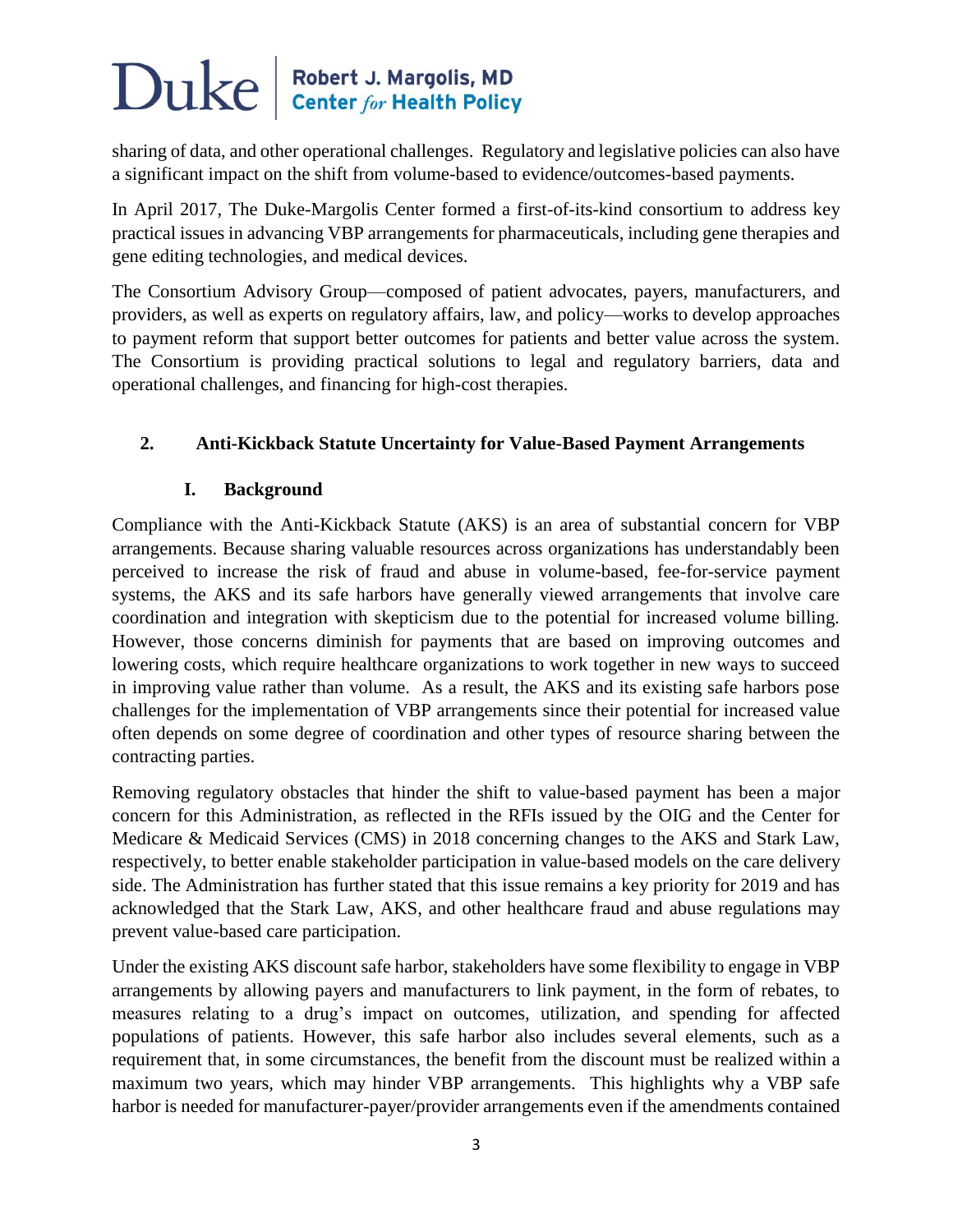## $\sum$ U $ke$  Robert J. Margolis, MD

in the Proposed Rule are not finalized. But as discussed in further detail below, the proposed modifications to the discount safe harbor could significantly compound existing regulatory challenges in the shift of payments from volume to value. We do not believe that erecting further barriers to VBP arrangements is the Administration's intent.

To facilitate healthcare reform and the increasing transition towards value-based reimbursement, we believe that it is crucial that any AKS reforms for drug rebates are implemented in a way that advances the Administration's goals of promoting VBP arrangements, while preserving the AKS' central purpose of limiting fraud and abuse in federal healthcare programs. We believe that an appropriately-crafted safe harbor specific to VBP arrangements would be the best approach to achieving these two goals. A safe harbor specific to VBP arrangements would be particularly helpful for enrollees in public programs who depend on effective medicines, since VBP arrangements could encourage greater adoption of personalized medicine, improved medication adherence, greater development of robust real-world data and evidence, and other benefits that would increase the value of medications and care.

#### **II. The Proposed Rule Has an Unintended Negative Impact on Value-Based Payment Arrangements**

On January 31, 2019, HHS released the Proposed Rule that proposes to amend the current regulatory "Discount Safe Harbor" to eliminate protection for rebates in the context of Part D and Medicaid Managed Care Organizations (MCOs). The Proposed Rule would also introduce two new safe harbors.

In the Proposed Rule, HHS states that:

"*The Department does not intend for this proposal to have any effect on existing protections for value-based arrangements between manufacturers and plan sponsors under Medicare Part D and Medicaid MCOs*." (84 Fed. Reg. at 2348 (Feb. 6, 2019)).

While we appreciate the OIG's statement that it does not intend for the Proposed Rule to adversely impact VBP arrangements, we are concerned that the OIG provides little detail on how existing and future Medicare/Medicaid VBP arrangements would be protected, to the extent that they rely on the discount safe harbor as currently drafted. Therefore, despite its best intentions, the Proposed Rule could in fact inject significant uncertainty as to the treatment of VBP arrangements that involve rebate mechanisms, which in turn, could consequently have a broader chilling effect on stakeholders' appetite to pursue VBP arrangements. VBP-related rebates that are explicitly linked to the performance of a drug have the purpose of improving patient outcomes and care while aligning spend with value and are therefore inherently different from rebates that are simply linked to volume. For this reason, VBP-related rebates should not be discouraged by the Proposed Rule, as it effectively appears to do, despite the OIG's intention.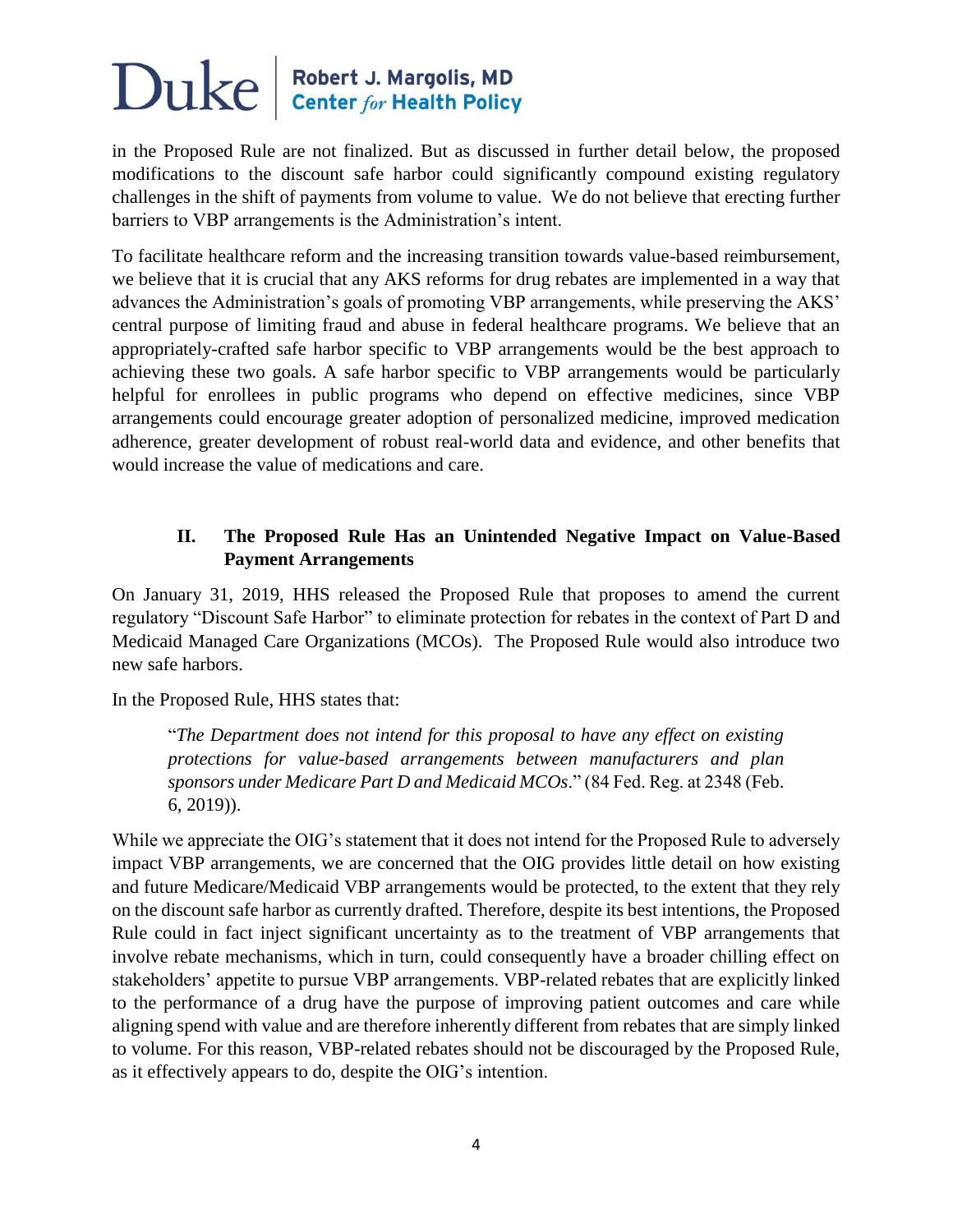### $\sum$ U $ke$  Robert J. Margolis, MD

Additionally, we are concerned about the Proposed Rule's potential impact on Medicaid supplemental rebates, particularly in the context of Colorado's, Michigan's, and Oklahoma's efforts to align supplemental rebates with clinical outcomes and value. While CMS has expressed its commitment to giving states the flexibility they need to improve patient care and make healthcare more affordable and better aligned with value by allowing these states to implement supplemental rebate agreements involving VBP, the Proposed Rule may have the unintended consequence of discouraging or actually disallowing such arrangements given that such supplemental rebates are not "required by law" in the same way the mandatory minimum rebates are required by section 1927(c) of the Social Security Act.

### **3. Illustrative Examples of VBP Arrangements that Would Be Inhibited by the Proposed Rule**

In this section, we provide two scenarios in which a drug manufacturer and a payer enter into a VBP arrangement that is likely to be discouraged by the Proposed Rule but, if allowed to be implemented, would have a positive impact on patient outcomes and healthcare utilization and costs.

**Scenario 1**: A payer has an arrangement with a manufacturer in which the manufacturer provides a discount of 30% of the drug's list price, which is fully passed on to plan members at the point of sale. The product's real-world performance is uncertain, so the manufacturer agrees in advance, in writing, to an additional 40% rebate if the drug does not achieve specified measure(s) of adherence, utilization, or outcomes related to the condition treated. The measures might be obtained on individually treated patients in the plan, or calculated across all relevant patients in the population.

If the Proposed Rule is finalized as is it is currently written, it appears that the second rebate (40%) would not warrant protection under the discount safe harbor because it does not represent a flat fee paid to the PBM, nor is it passed through at the point-of-sale. There may also be no other safe harbor that adequately protects this arrangement.

**Scenario 2**: A payer enters into a subscription/population-based arrangement with a manufacturer where the manufacturer agrees to provide a drug at a pre-specified price for a relevant population of patients, in exchange for a commitment from the payer to exclusive or near-exclusive formulary placement of that specified drug. In addition, the manufacturer agrees to an outcome-based rebate to the plan if certain outcome measures agreed on in advance are not met.

This arrangement would also appear to violate the AKS because the fixed price and potential outcome-based rebate in exchange for exclusive use of the manufacturer's product could be interpreted as remuneration (the outcome-based rebate) in exchange for arranging the furnishing of an item (through exclusive formulary placement) payable by a federal healthcare program. This scenario may be particularly relevant to Medicaid, where states—including Louisiana and Washington—are developing or have implemented population-based payment contracts and supplemental rebates related to outcomes for Hepatitis C treatments and potentially other drugs.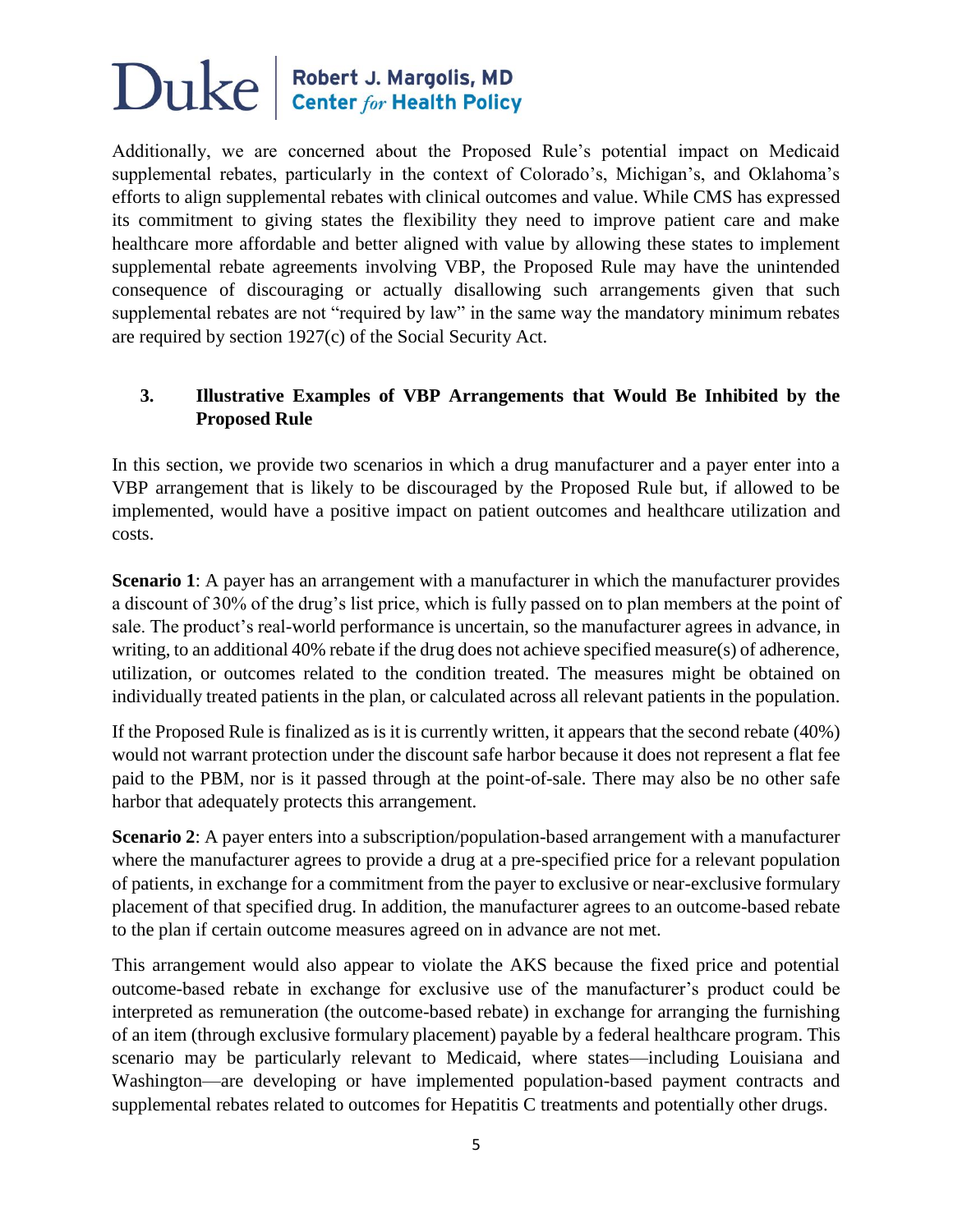#### **4. Recommendations: More Clarity from the Administration Is Needed to Continue to Develop and Implement VBP Arrangements—Develop a VBP Safe Harbor**

Consistent with our goal of encouraging the development and implementation of diverse VBP arrangements to drive better patient outcomes, improve affordability of crucial medicines and care, and reduce system-wide costs, we propose the development of a new VBP-specific safe harbor to enable VBP arrangements for drug payments to continue and expand.

One of the main goals of the Proposed Rule is to promote patient benefits by seeking to end the "gross-to-net bubble" in which patients do not benefit from the significant rebates flowing between drug makers and payers since patient cost-sharing at the point-of-sale is based on the drug's list price and not the negotiated price that is the net of rebates and other price concessions after the point-of-sale.

As broadly recognized by stakeholders across the healthcare industry, one of the most important ways to provide more benefits to patients is to improve their healthcare outcomes, as well as to align their spending with value. Properly designed VBP arrangements can advance these objectives in various ways, such as by reducing patient spending on drugs to which they do not respond and by increasing access to therapies that would otherwise remain unaffordable under the prevailing payment system. Moreover, the existence of a robust VBP environment could further spur innovation that responds to the increasing importance of "value" in the healthcare landscape. Therefore, we urge the OIG to create a new safe harbor that specifically protects VBP arrangements and allows them to realize their potential benefits to patients.

We believe that a new VBP safe harbor should be broad enough in scope to protect rebates associated with a medical product's failure to achieve pre-specified outcomes that would have offered a cognizable benefit, such as a reduction in total healthcare costs and/or avoidance of disease complications. The VBP safe harbor protection should extend beyond information set forth in a product's label, to include such extensions as longer-term outcomes or effects in particular subpopulations of patients. The VBP safe harbor should not be overly prescriptive in such a way that leaves no room or flexibility for future VBP designs that are not yet in existence, especially given that VBP arrangements remain in their infancy and continue to evolve in complexity. For example, VBPs may increasingly leverage sophisticated healthcare information technology, including artificial intelligence, to collect and analyze relevant data, which would presumably require increased financial and operational coordination between the relevant parties.

At the same time, the new safe harbor should be narrow enough so that it does not allow for ostensible value-based arrangements that are little more than vehicles for volume-based rebates.

To illustrate this point, we offer the following example:

**Scenario 3**: A payer has an arrangement with a manufacturer where the manufacturer agrees to provide a rebate based on a performance measure achieved by treated patients. However, the